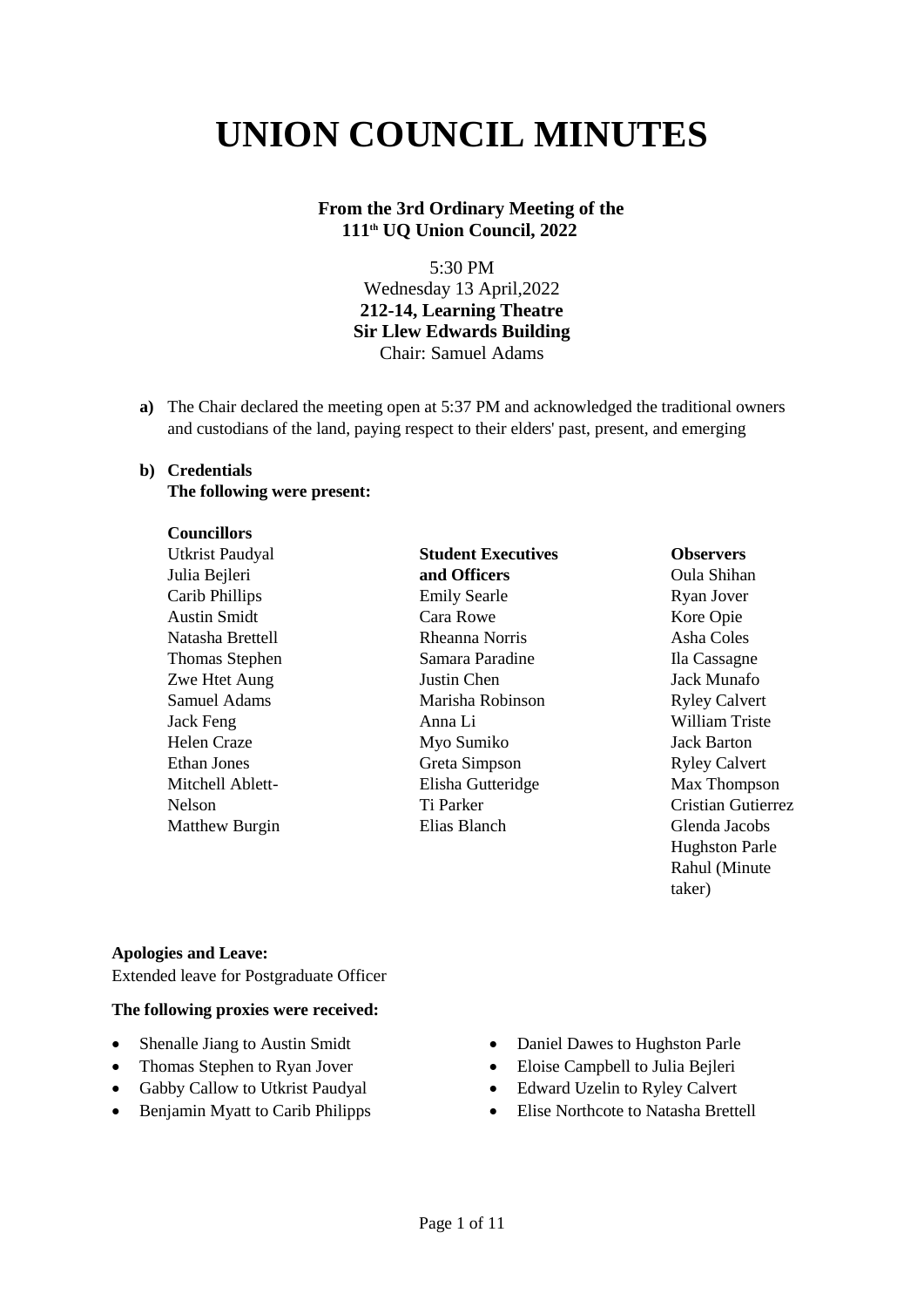## **c) Confirmation of the Minutes of the previous Meeting**

The minutes of the previous meeting were corrected to reflect the fact that it was Hughston Parle who was proxy for Ethan Jones

*It was moved*

THAT THE MINUTES FROM THE 2<sup>ND</sup> ORDINARY MEETING OF THE 111<sup>TH</sup> UQ UNION COUNCIL HELD ON MARCH 2022 BE ACCEPTED AND CONFIRMED

COUNCIL 111/01 SMIDT/ABLETT-NELSON CARRIED

## **d) Business arising from the Minutes of the previous Meeting**

*Nil.*

#### **e) Requests for starring/approval or noting of the items not starred** *en bloc*

*Procedural motion to consider all reports en bloc.* 

#### **f) Reports of the Elected Officers**

*It was moved*

COUNCIL 111/02 SMIDT/JOVER CARRIED

#### **The treasurer gave an Oral Report:**

Hughston Parle pointed to the \$88,000 for wages and costs under the C&S portfolio and if any employees had been hired using that amount. The treasurer clarified that the quoted figure was the current net profit for March 2022, and that no hiring was done.

CARRIED

*It was moved*

| THAT THE UNION TREASURER'S REPORT BE ACCEPTED AND CONFIRMED. |            |         |  |  |
|--------------------------------------------------------------|------------|---------|--|--|
| COUNCIL 111/03                                               | JOVER/ROWE | CARRIED |  |  |

## **g) Matters arising from the Reports of the Elected Officers**

*Nil.*

**h) Question Time**

*Nil.*

## **i) Reports of Union Bodies**

 *Nil.*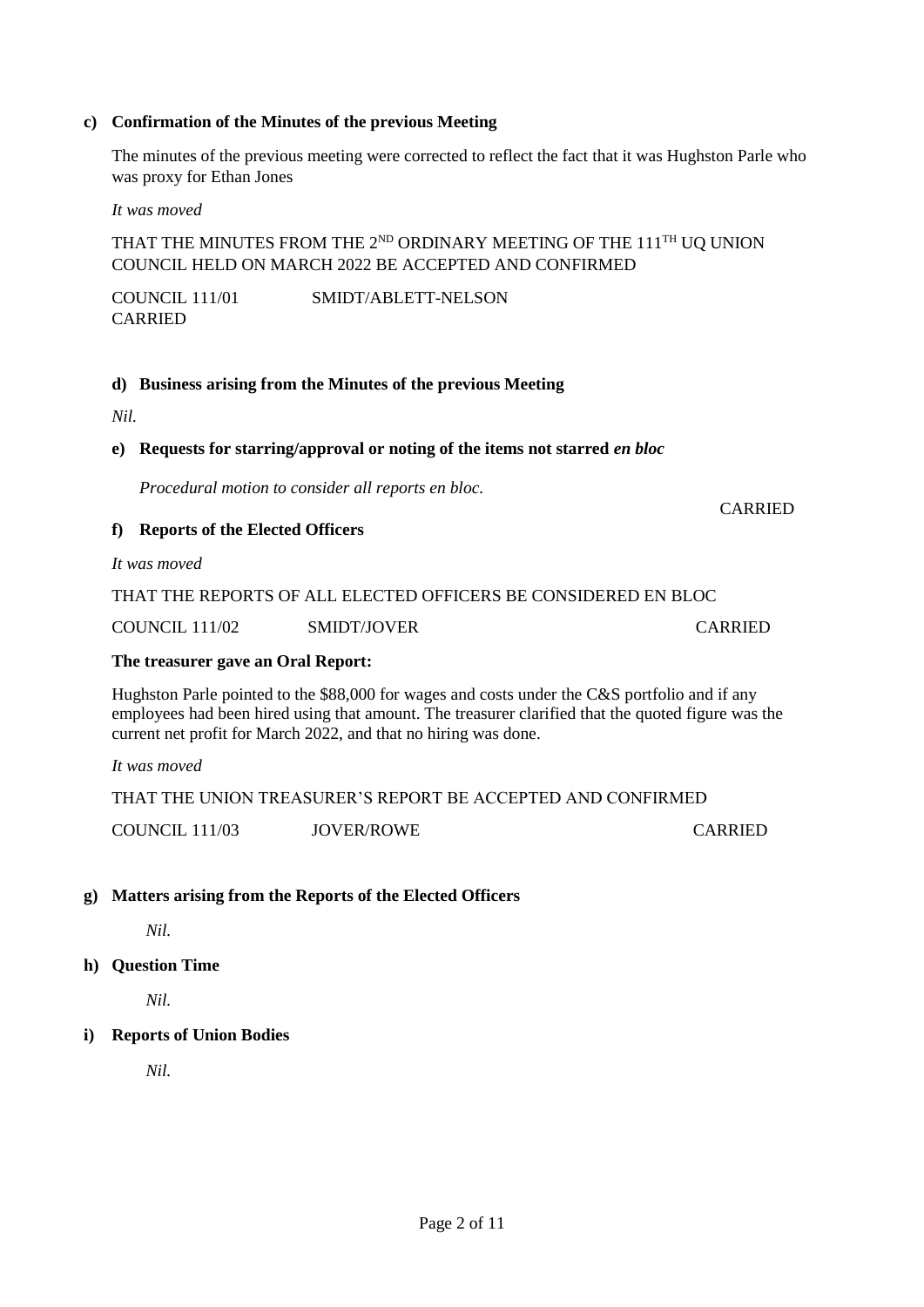# **j) Business which has been proposed**

# **PACE Officer**

The council was provided background on PACE (Pharmacy Australia Centre of Excellence) and informed regarding the proposed creation and importance of the PACE officer role, by Rheanna Norris Vice President Campus Culture (Clubs & Societies). Secretary Cara Rowe further explained the process of having a newly elected officer and the provision of services to students at satellite campuses and buildings.

In discussions, the following was noted:

- The role of PACE officer is needed considering the responsibilities of PACE and the needs of the students
- It was clarified that the position is unpaid and, the description and eligibility of the role are not limited to any gender or sexual orientation
- The council was informed that Herston model will be followed for budgeting the Morning Marmalade and Kampus Kitchen in satellite campuses and buildings
- The regulations change must be done first followed by a referendum
- It was proposed that changes be conditional upon the passing of the referendum
- The regulations change will be revised at the November Ordinary meeting of the Council

The motion is amended to be split into two, Ipswich motion and, R14 amendment to be conditional on the successful referendum which includes the introduction of pace officer by November 2022.

## *It was moved*

# THAT ALL REFERENCES TO THE IPSWICH CAMPUS BOARD, IPSWICH CAMPUS OFFICER AND IPSWICH STUDENTS BE ABOLISHED IN THE UQU REGULATIONS

COUNCIL 111/04 NORRIS/PARADINE CARRIED

*It was moved*

# THAT THE R14, R22(e) and R46 BE AMENDED TO THE FOLLOWING CONDITIONAL ON THE SUCCESSFUL REFERENDUM WHICH INCLUDES THE INTRODUCTION OF PACE OFFICER BY NOVEMBER 2022 AND CORRECTING THE TYPO CONTAINED:

R14 PACE STUDENTS BOARD

14.1 the members of the PACE Students board are:

1)PACE officer(voting); and

2)all other PACE Students (Voting)

14.2 The PACE students board is delegated general responsibility for overseeing the PACE Students Department

14.3 Without limiting R14.2, the PACE Students Board shall be specifically responsible for: a) representing and furthering the interests of PACE Students on matters of concern to them and acting as the means for the expression of PACE Students concerns.

b) facilitating the development of Standing Resolutions on Policy issues of particular concern to PACE Students.

c) developing campaigns based on the Standing Resolutions on Policy.

d) coordinating social and cultural activities for PACE students; and

e) directing the PACE officer in the conduct of their duties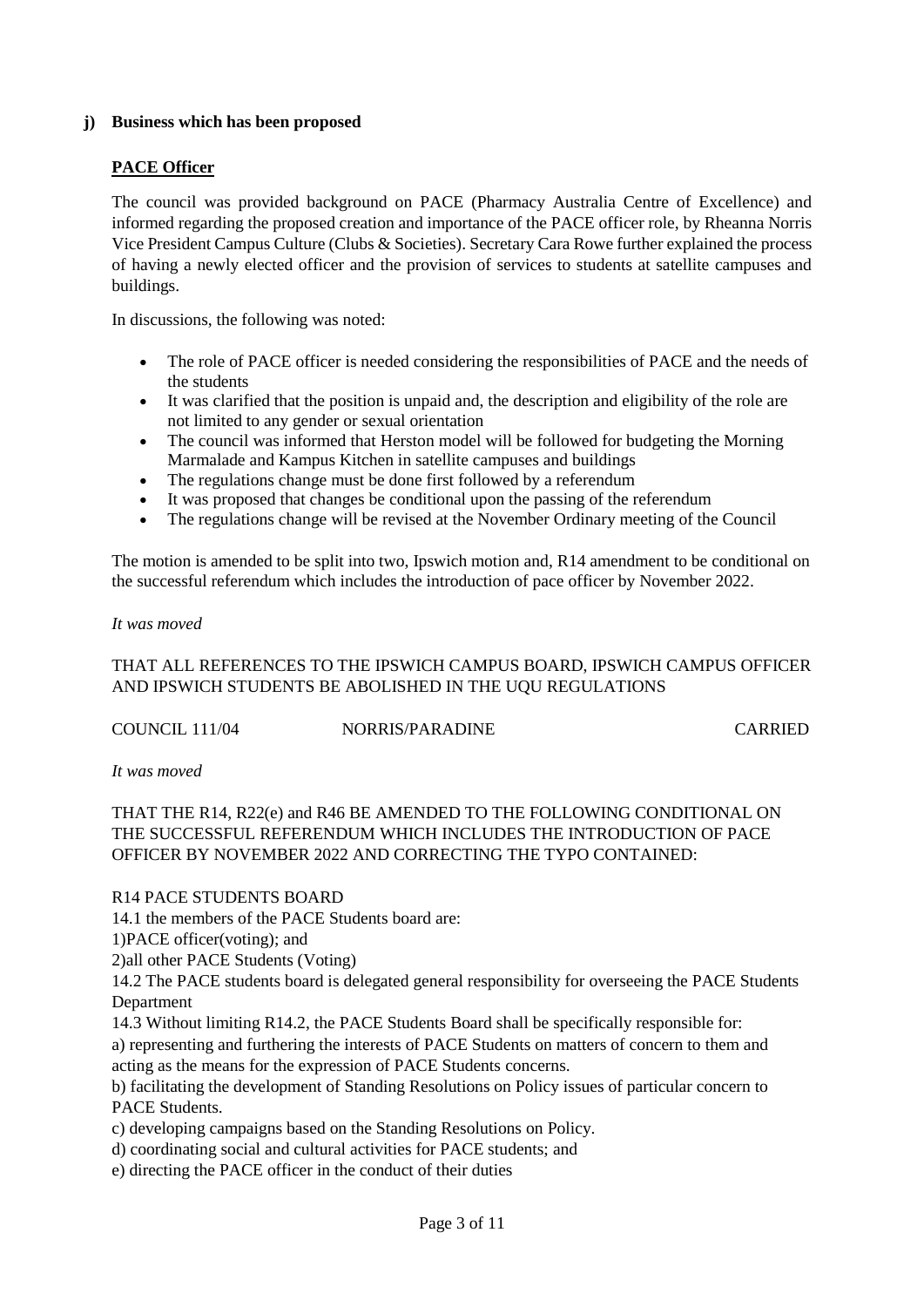14.4 The quorum for the PACE Student Board shall be four

14.5 The Chair of the PACE Students Board has overall responsibility for calling meetings of the PACE Students Board and giving of notice of meetings of the PACE Students Board 14.6 Unless the PACE Students Board resolves otherwise, a student holding the position of PACE Officer shall be the chair of the PACE Students Board

R22(e) and R46 be amended as follows:

1) That R22(e)be amended to refer to the PACE Students Board

2) That R46 be amended to the following:

46.1 The PACE Officer is delegated the same responsibilities as the PACE Students Board

46.2 The PACE Officer may only exercise the powers of the union with respect to those responsibilities in accordance with R51

This board will only be enlivened following a referendum to include a PACE Officer in the Constitution (Scheduled during the 2022 UQU Election)

| COUNCIL 111/05 | NORRIS/PARADINE | <b>CARRIED</b> |
|----------------|-----------------|----------------|
|                |                 |                |

# **Disabilities Officer Payment**

The Council was informed by the disabilities officers on the increasing intake of students with disabilities in UQ, twice as many since 2020. The officer explained that the students require support and dedicated Union representation which is best attained by turning this demanding job into a paid position and cannot continue as disposable volunteer position as defined by Fair Works Australia

In discussions the following was noted:

- The role requires more hours than can be volunteered, and the monetary benefits from the position being paid is not the major incentive for a disability officer but the support and monetary compensation it affords for the officer to enable them to work their best for the welfare of the students
- The grammatical structure of the motion was corrected on the suggestion of Mitch and the motion movers offered no objection to the same
- Matthew Bergen differed saying that while he believed the position to be vital for the collective, he had changed his opinion since the last council meeting and now opposes the position being paid. He questioned the lack of mention of disability collective in the recent speeches, future of collective when the current office bearers leave, expressed worries regarding potential politicization of the position and opined that increased representation of the collective in Union activities increases the visibility of the collective and it is better than having a paid position
- Elias Blanch countered that an unpaid position is the reason historically a lot of disability officers have stepped down. They further reasoned that leaving the position unpaid would require the disability officers to find additional jobs to support themselves and burdens them in their efforts for the work of disability collective. The collective is already actively looking to increase disability collective representation in stupol. Any assumed non-participation of the officers in Union activities is not because of Union non-inclusivity but rather because they have not signed any contract with the Union which brings the question of liability as they are not currently employees or being paid.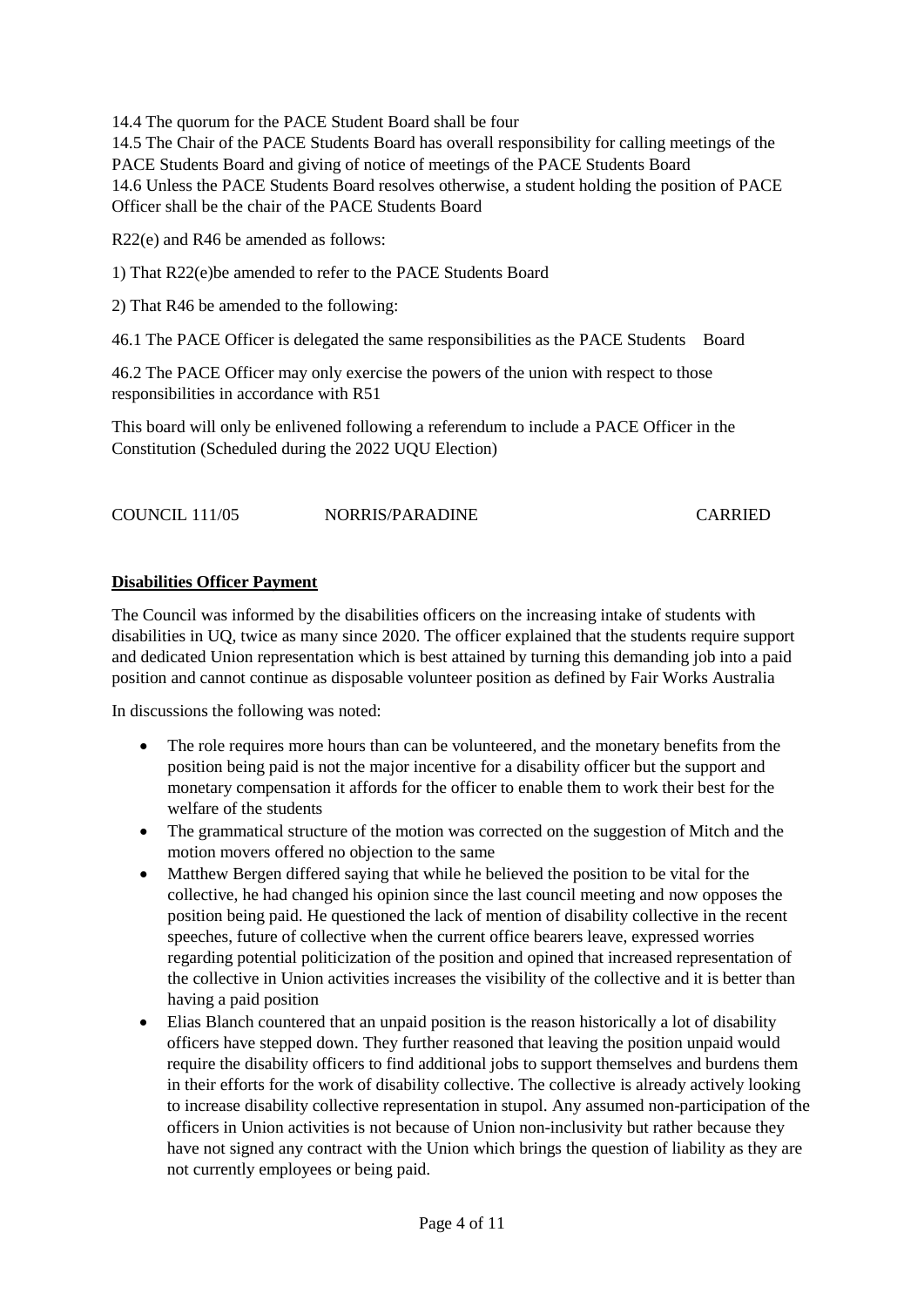- Cristian mentioned that the three major parties agree on continuity of tradition from Council to Council, and he strongly believes it to be abandonment of the role as counsellor if, assumed politicization of the disabilities officer role is the reason for councillors' objections to the officer role being a paid position.
- Matt P questioned on the change in perspective regarding the position being paid. Alicia clarified that the collective position has always been that the position should be paid but the delay was due to council procedures and discussions over time
- Secretary Cara Rowe strongly objected to the sentiments expressed against the position being paid, reasoning that it is unfair to have a representative justify why they should be paid for their work before the start of their term. She further explained that the pay can always be decreased if performance requirements are not met, which has been used historically when officers have not fulfilled their duties. Further, the fear of assumed politicization of role upon being paid is meaningless as any role theoretically is politicized.

# *It was moved*

TO SUSPEND STANDING ORDERS SO THAT THE MOTION MAY BE LAID ON THE TABLE

COUNCIL 111/06 ROWE/BLANCH CARRIED

# *It was moved*

TO AMEND THE PROPOSED MOTION OF DISABILITY OFFICERS BE PAID OFFICERS, WITH THE AMENDMENT BEING, "THE ELECTED OFFICERS TO BE PAID PART TIME ARE INTERNATIONAL STUDENTS OFFICER; DISABILITIES OFFICER (FOR THE DURATION OF 2022)"

COUNCIL 111/ 07 ABLETT-NELSON/PARLE NOT CARRIED

*It was moved*

THAT THE R56.3 BE AMENDED TO READ THAT "THE ELECTED OFFICERS WHO ARE PAID PART TIME 40 HOURS PER FORTNIGHT ARE THE INTERNATIONAL STUDENTS OFFICER AND THE DISABILITY OFFICERS BE PAID OFFICERS, THE ROLES OF DISABILITIES OFFICERS THEN BECOME PAID OFFICERS IN THE SAME MANNER AS INTERNATIONAL OFFICERS PAID AT THE SAME RATE AS 40 HOURS PER FORTNIGHT BEGINNING IMMEDIATELY OR AS SOON AS PRACTICABLE" WITH CORRECTED GRAMMATICAL AMENDMENTS

| COUNCIL 111/08 | <b>STEELE/ROWE</b> | CARRIED |
|----------------|--------------------|---------|
|                |                    |         |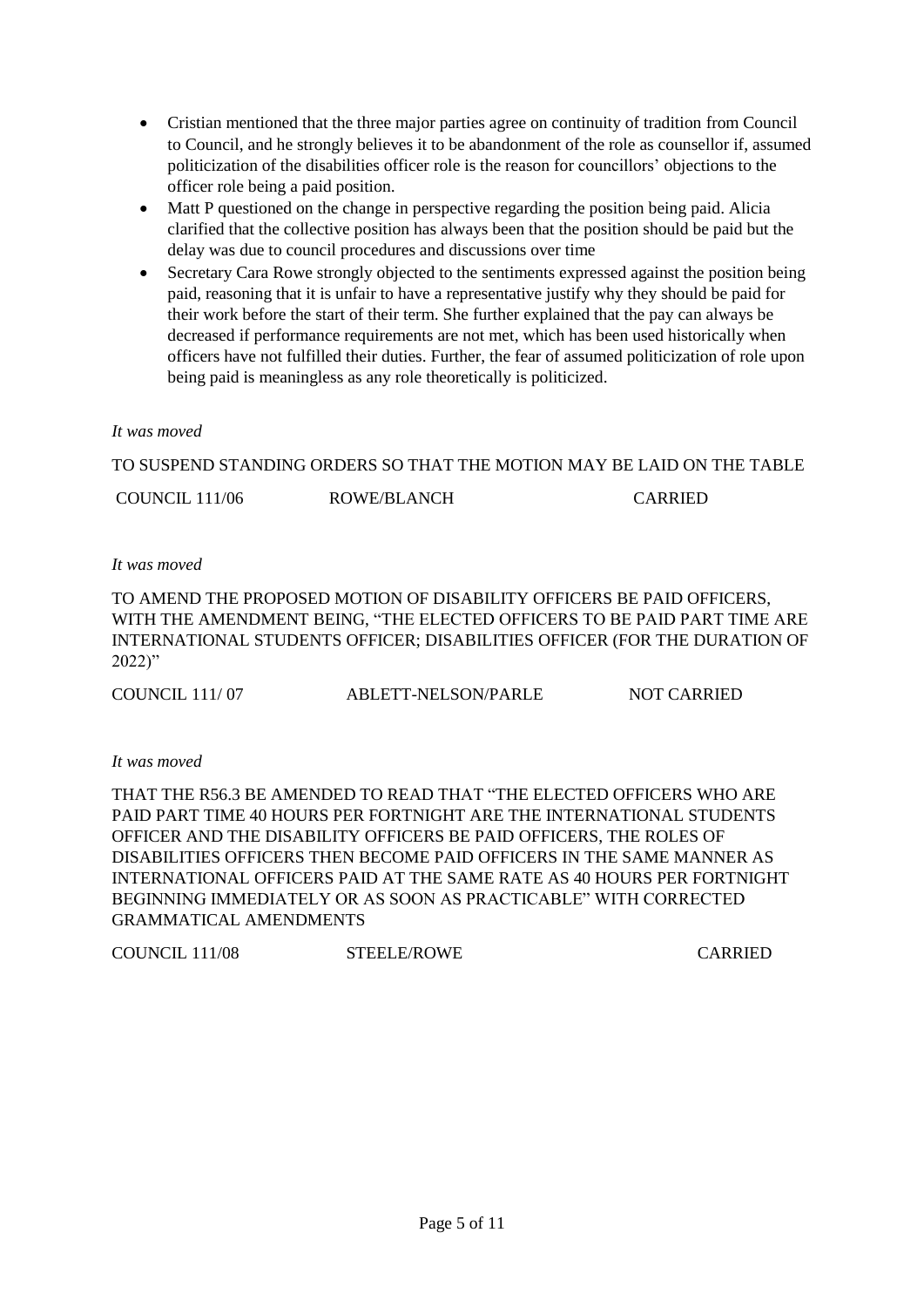# **On record voting**

| For     |
|---------|
| Abstain |
| For     |
| For     |
| For     |
| Abstain |
| For     |
| For     |
| For     |
| Against |
| For     |
| For     |
| For     |
| For     |
| Against |
| Against |
| For     |
| For     |
| For     |
| For     |
| Abstain |
| Abstain |
| For     |
|         |

# **Non-Binary Students' Voting Rights in Women's Collective**

The VP for Gender & Sexuality informed the council regarding the proposed inclusion of Non-Binary Students for Voting Rights in the Women's Collective.

In discussions the following was noted:

• Will Triste queried if there is any intention to change the rules and include trans men into the collective. Marisha Robinson explained that based on conversations with various collectives, trans men do not like to be included in the women's collective

## *It was moved*

THAT R12.1(b) BE AMENDED TO READ "ALL WOMEN AND NON-BINARY STUDENTS (VOTING)"

111/0 SIMPSON/ROWE CARRIED

## **Term Limits for Clubs and Societies Committee Members**

The VP for Campus Culture informed the council regarding the proposed rule change to bring term limits for the voting members of Clubs and Societies Committee

In discussions the following was noted:

• The proposed rule change is to encourage more people to join the committee and with new people joining in regularly, saturation of ideas and knowledge is avoided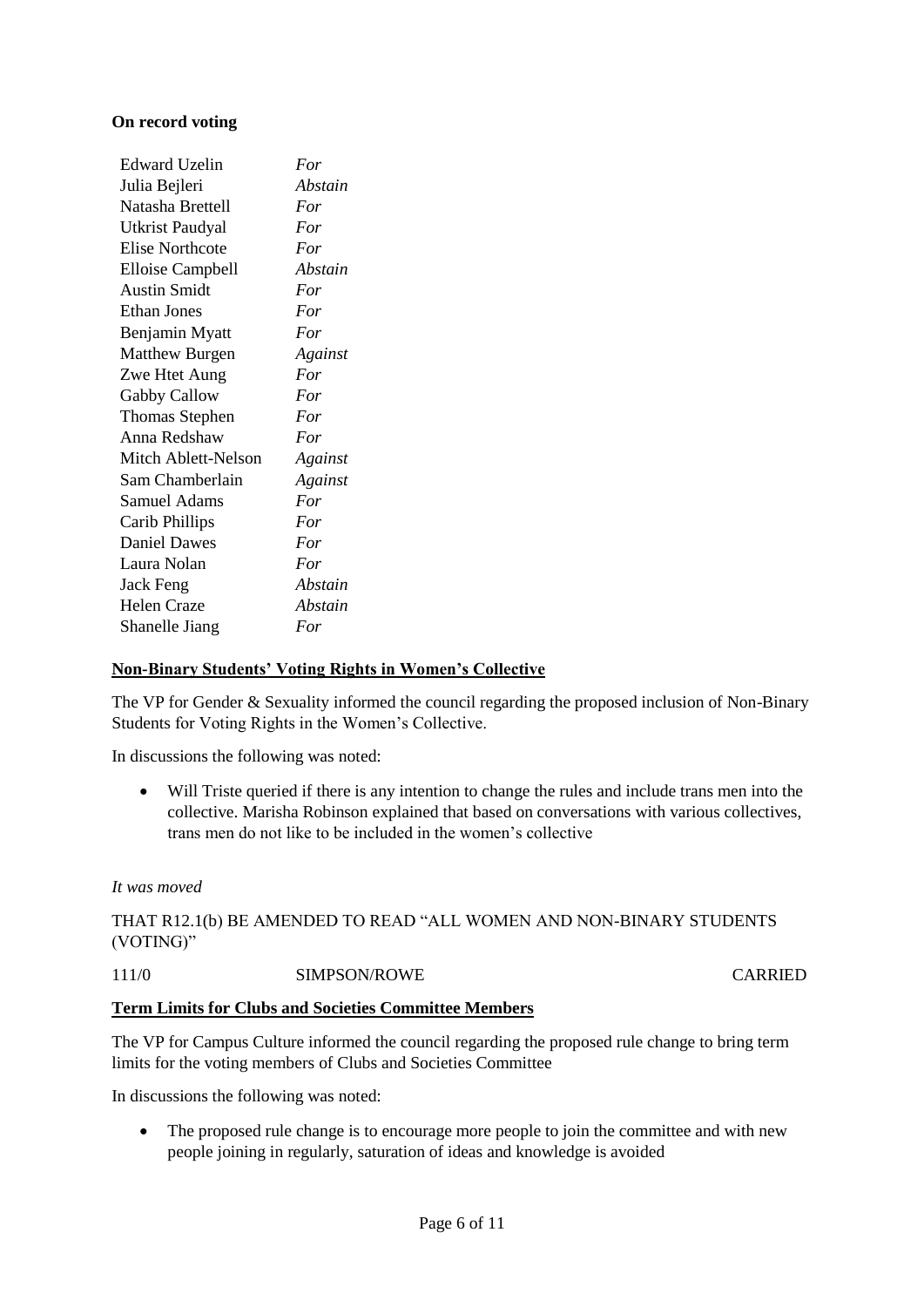• Secretary Cara Rowe clarified that the change does not apply in retrospect, previous terms do not count, and the proposed change starts applying only from 2023

# *It was moved*

# THAT R7.1(D) BE ADDED AND READ: NO STUDENT MAY SERVE AS A VOTING MEMBER OF CLUBS AND SOCIETIES COMMITTEE FOR MORE THAN THREE TERMS

111/09 NORRIS/ROWE CARRIED

## **International Students Collective Name Change**

The council was informed by Myo Sumiko that the international collective has traditionally been referred to as international students' board which is not in usage anymore and would be better simplified and avoids confusion with this proposed name change

## *It was moved*

# THAT ALL REFERENCES TO THE INTERNATIONAL BOARD BE CHANGED TO THE INTERNATIONAL STUDENTS COLLECTIVE IN THE UQU REGULATIONS

111/10 SUMIKO/ROWE CARRIED

# **k) General Business**

# **i. UQ Res Representation**

The chair informed the council regarding the lack of facilities at UQ Residences, his work towards redressing the same and the events in UQ Residences. Matthew Pereira spoke further on the topic and agreed with the sentiments expressed by the chair

## **ii. Chatham House Rules**

The Chatham House Rules was tabled at the meeting

**The UQ Union stands in solidarity with the ongoing protests against the Rajapaksa government in Sri Lanka and supports the calls for the Rajapaksas to resign, Condemns the long-standing support of the Australian Government to the Sri Lankan government under Mahinda and Gotabaya Rajapaksa, stands in solidarity with the Peradeniya University Students Union and condemns police attacks on protesting university students**

The council heard from Kore Opie about the recent political developments in Sri Lanka, the severe hardships the current political climate and government apathy is causing the citizens. The council was urged by Laura Nolan to unanimously stand in solidarity with the Peradeniya University Students and vehemently condemn the brutal police action against them during their protest decrying the current government of Rajapaksa family in Sri Lanka, to highlight the hardships the country is facing due to their Nepotistic and Corrupt rule. The council was urged to highlight and promote any protest actions against the current situation in Sri Lanka, in Brisbane

*There was a procedural motion that the motion be put*

*It was moved*

# THAT THE UQ UNION STANDS IN SOLIDARITY WITH THE ONGOING ANTI-GOVERNMENT PROTESTS IN SRILANKA AND SUPPORTS THE CALLS FOR THE GOVERNMENT TO RESIGN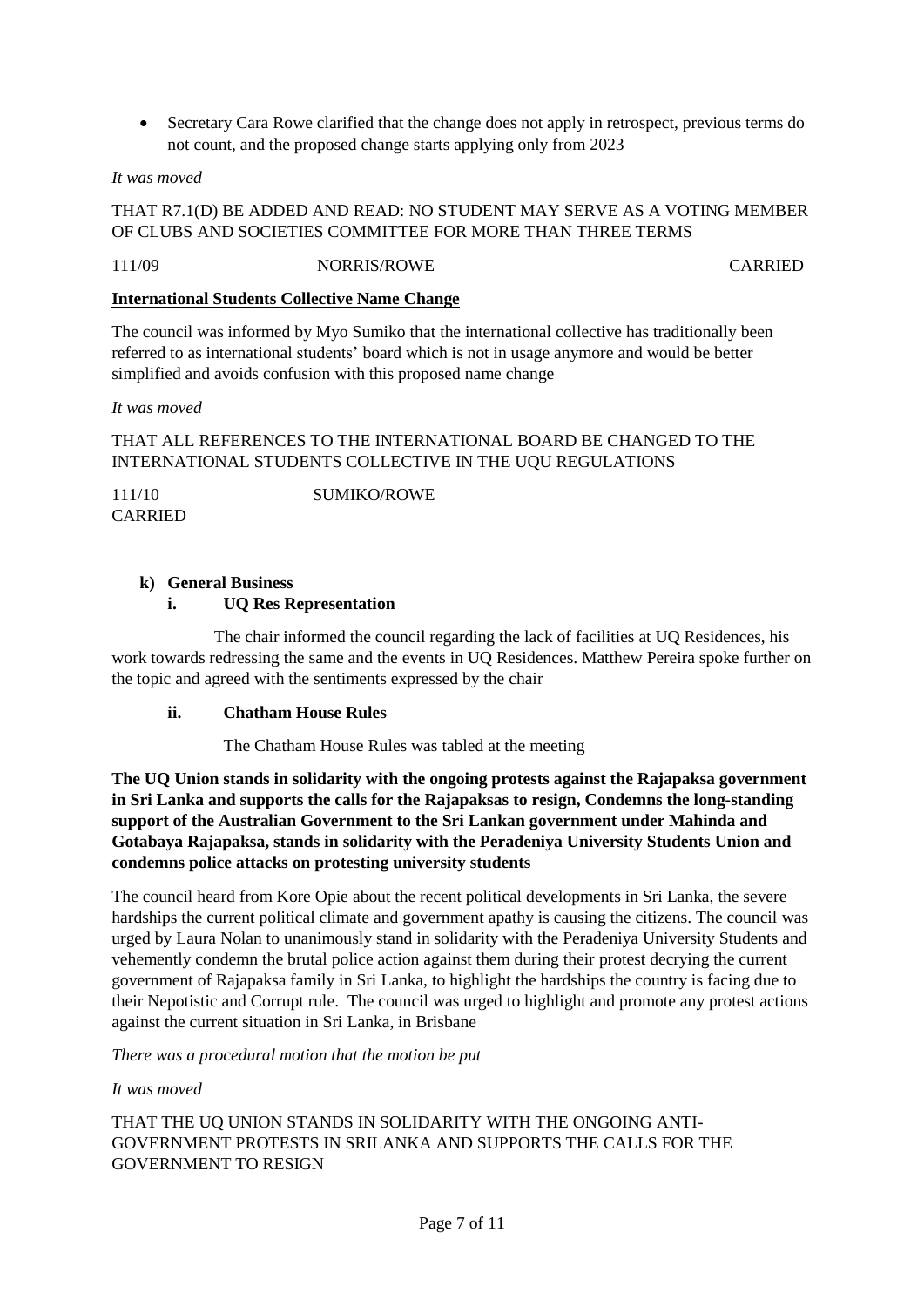#### COUNCIL 111/11 OPIE/NOLAN CARRIED

**ACTION:** UQ Union will publish the text of this motion on Facebook, tag the Peradeniya University students Union and Inter-University Students federations in it and, UQU will promote any future solidarity actions in Brisbane through its social media accounts

#### **The UQ Union publicly condemns the pay increase of Vice-Chancellor Deborah Terry**

The motion speakers discussed the recent pay increase for vice-chancellor Deborah Terry which stands in contrast to the university policy which implements drastic job cuts and cost saving measures in the name of fiscal discipline. This has come at a great cost to the students, with research spaces being stripped back, courses being reduced and increase in university fees etc. They urged the council to publicly condemn the increase in pay for Vice Chancellor Deborah Terry highlighting the university's condemnable rush to add more to the pay cheques of executives when instead focus should be on hiring more staff, reducing casualization, reversing the cuts to library services, using the finances being diverted towards executive pay rises.

#### *It was moved*

THAT THE UQ UNION PUBLICLY CONDEMN THE PAY RISE OF VICE CHANCELLOR DEBORAH TERRY

COUNCIL 111/12 SHIHAN/MCCARTHY CARRIED **ACTION**: THE UQ UNION PUBLICLY CONDEMN THE PAY RISE OF VICE CHANCELLOR DEBORAH TERRY

## **UQ Union should allocate \$50,000 dollars to C&S Committee to create a funding support program**

Hughston Parle spoke to the council regarding his proposed motion for the UQ Union to allocate \$50,000 dollars to C&S committee to establish a funding support program, explaining the intended merits of the program and why the funding as well as the program is deemed to be necessary for the benefit of the students. President Emily Searle explained that an incentive fund already exists catering to the proposed ideas and Treasurer Radhika Peddibhotla clarified further on the same. Secretary Cara Rowe said that the preamble of the motion is deemed inaccurate as there has already been an incentive fund, and that the appropriate forum to raise such requests is the budget meeting.

*There was a procedural motion that the motion be put*

*It was moved*

THAT THE UQ UNION ALLOCATE 50000 DOLLARS TO C&S COMMITTEE TO CREATE A FUNDING SUPPORT PROGRAM

COUNCIL 111/13 PARLE/CRAZE NOT CARRIED

#### **UQ Union Endorses April 30th Climate Protest and Encourages Students to Attend**

The council discussed the upcoming climate protest wherein the motion speakers spoke on the need for urgent action to tackle climate change and address existing policies with increased awareness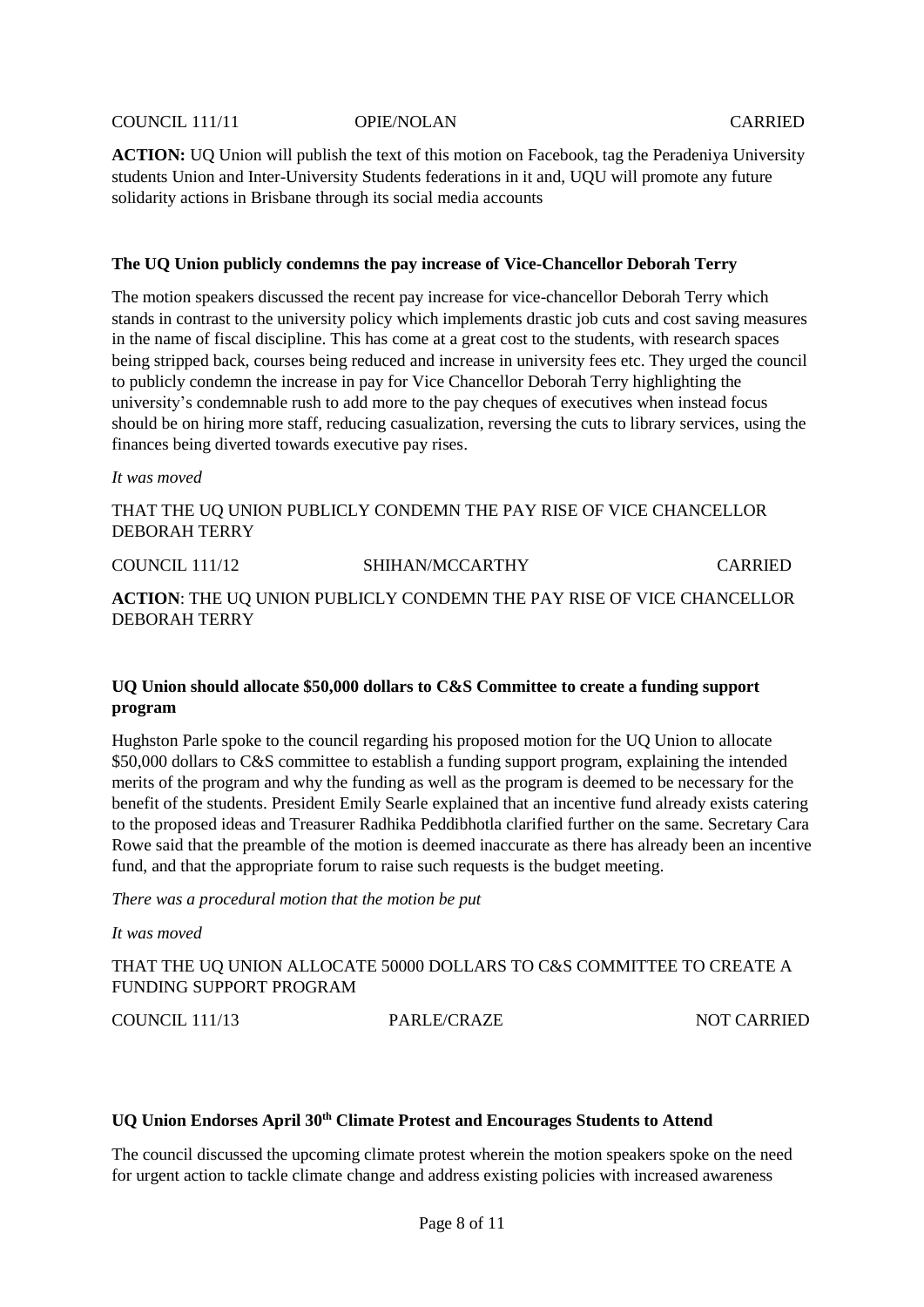using available platforms amongst the students. The differing opinion being that such initiatives should be left to students in their individual capacity and not dealt with, by the Union

It was moved

THAT THE UQ UNION ENDORSE THE UPCOMING APRIL 30TH CLIMATE PROTEST AND ENOCURAGE STUDENTS TO ATTEND THE SAME

COUNCIL 111/14 NOLAN/CAMPBELL CARRIED

# ACTION: UQ UNION WILL ADVERTISE THE APRIL 30<sup>TH</sup> CLIMATE PROTEST ON ALL PLATFORMS AND ENCOURAGES THE ELECTED OFFICERS AND STUDENTS TO ATTEND

# **The UQ Union Condemns the Federal Budget Proposal and Agrees to Fight Whichever Party is Elected to Office in the Federal Elections**

The motion speakers deplored the current political parties, their policies and lack of direction and conviction to address the issues that threaten the future and safety of the people and, urged the council to condemn the current federal budget proposals and to fight whichever party is voted to power in the upcoming federal elections

*There was a procedural motion that the motion be put.*

*It was moved*

THAT THE UQ UNION CONDEMN THE FEDERAL BUDGET PROPOSALS AND AGREE TO FIGHT WHICHEVER PARTY IS VOTED TO POWER IN THE FEDERAL ELECTIONS

COUNCIL 111/15 REDSHAW/CAMPBELL NOT CARRIED

## **The UQ Union condemn the UQ Administration for ending the vaccine mandate on campus**

The Council was urged by the motion speakers to condemn the UQ Administration for ending the vaccine mandate on the campus, which potentially compromises the health and safety of the students and staff, while the COVID pandemic is still prevalent around in the country

There was a procedural motion that the motion be put.

*It was moved*

# THAT THE UQ UNION CONDEMN THE UQ ADMINSITRATION FOR ENDING THE VAACINE MANDATE ON CAMPUS

COUNCIL 111/16 ELLA/MCCARTHY NOT CARRIED

## **Consolidated Motion to address UQ Union Photography Concerns**

Hughston Parle spoke to the council regarding his proposed motion, explaining the three areas of concern with regards to the UQ Union photography Club. He mentioned that the members are not currently allowed to publish the content on their own channels or media which they should be allowed to, the number of jobs a member can get is being limited the caps on which should be removed and that the Photography jobs should be given only to the current UQ Photography Students. The council discussed the various pros and cons of the proposed motion, with the consensus being to balance the interests of the photographers against the copyright issues and UQ Union Proprietary rights. Secretary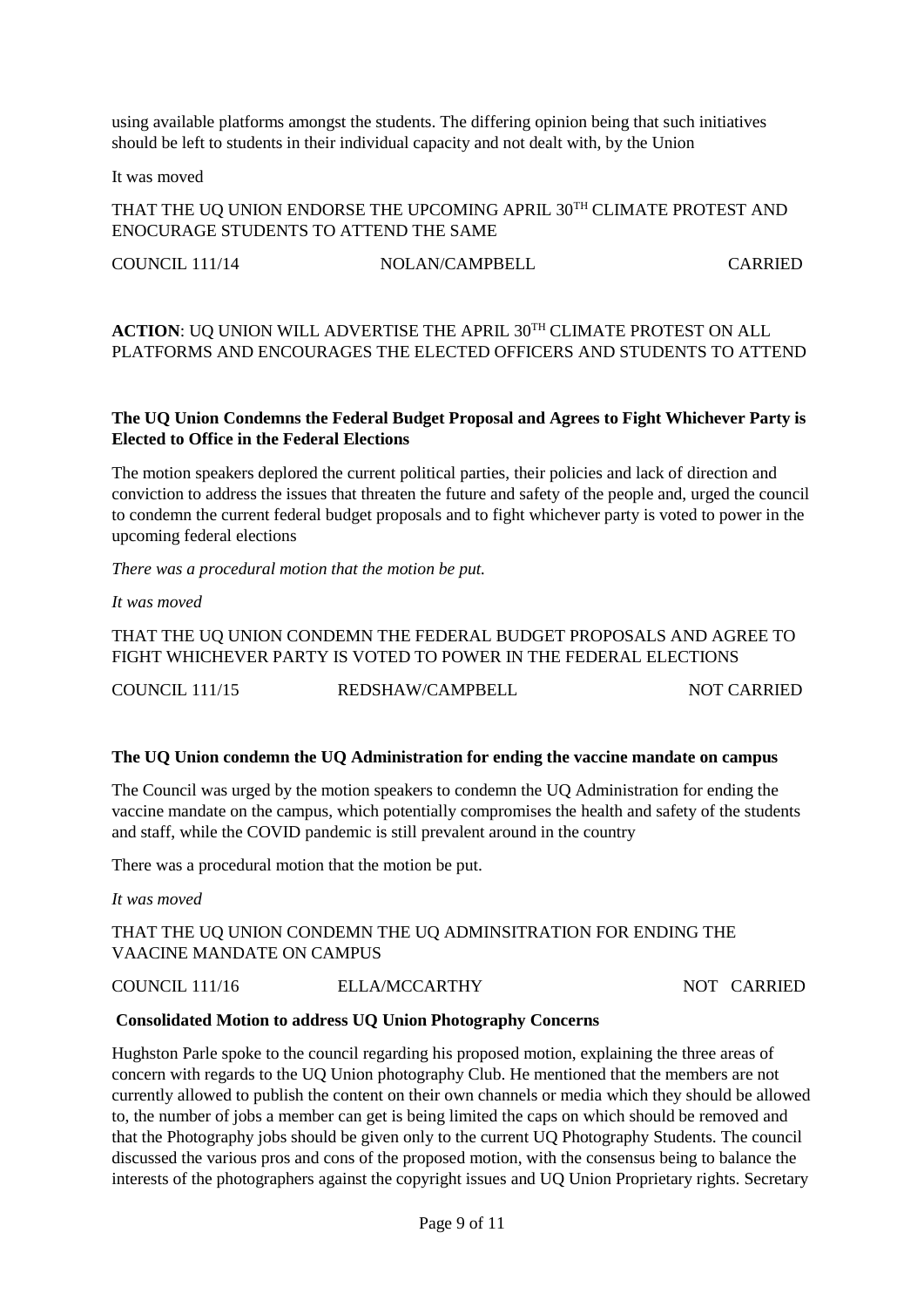Cara Rowe mentioned that the proposed motion is out of order as it relates to the engagement contract the Union has entered with individual photographers. The motion thus, even if it passes, has no impact.

*There was a procedural motion that the motion be put.*

*It was moved*

- 1. PROPERLY ENFORCE PREVIOUSLY PASSED UQ UNION MOTION 109/147, TO ONLY ALLOW CURRENT STUDENTS AND GRADUATES OF UQ TO PARTICIPATE/BE PART OF UQ UNION PHOTOGRAPHY
- 2. ALLOW PHOTOGRAPHERS TO PUBLISH THEIR PHOTOS HOWEVER, WHEREVER, AND WHENEVER THEY WISH, SO AS LONG AS THEY ARE INTENTIONED TO BENEFIT CLUBS & SOCIETIES
- 3. ALLOW PHOTOGRAPHERS TO ACT AS LIAISON ON BEHALF OF CLUBS AND EXECUTIVES TO CONFIRM PHOTO BOOKINGS DIRECTLY WITH UQ UNION, SO AS LONG AS THE CLUB/EXECUTIVE IS CC'D IN FOR ACCOUNTABILITY PURPOSES
- 4. REMOVE RESTRICTIONS ON THE NUMBER OF JOBS ALLOCATED TO A PHOTOGRAPHER AND RESPECT THE WISHES OF REQUESTING CLUB
- 5. IMPLEMENT A REPLACEMENT TO THE CURRENT JOB ALLOCATION SYSTEM WHERE THE DECISION-MAKING PROCESS IS OPAQUE AND NON-MERIT BASED
- 6. IMPLEMENT A PUBLICLY-ACCESSIBLE REGISTER FOR PHOTOGRAPHY HOURS REMAINING FOR CLUBS
- 7. RECLASSIFY AND REVERT UQ UNION PHOTOGRAPHY BACK TO "EVENTS & PROJECTS" FROM "ADVERTISING"

COUNCIL 111/17 PARLE/JONES CARRIED

# **Recorded Vote:**

| <b>Edward Uzelin</b>  | Against |
|-----------------------|---------|
| Julia Bejleri         | For     |
| Natasha Brettell      | Abstain |
| Utkrist Paudyal       | For     |
| Elise Northcote       | Abstain |
| <b>Austin Schmidt</b> | Against |
| Ethan Jones           | For     |
| Ben Myatt             | Against |
| <b>Matthew Burgen</b> | For     |
| Zwaig Twe Hong        | Against |
| Gabby Callow          | For     |
| <b>Thomas Stephen</b> | Against |
| Mitch Ablett-Nelson   | For     |
| Sam Chamberlain       | For     |
| Carib Phillips        | Against |
| <b>Daniel Dawes</b>   | For     |
| Jack Feng             | For     |
| Helen Craze           | For     |
| Shanelle Jiang        | Against |